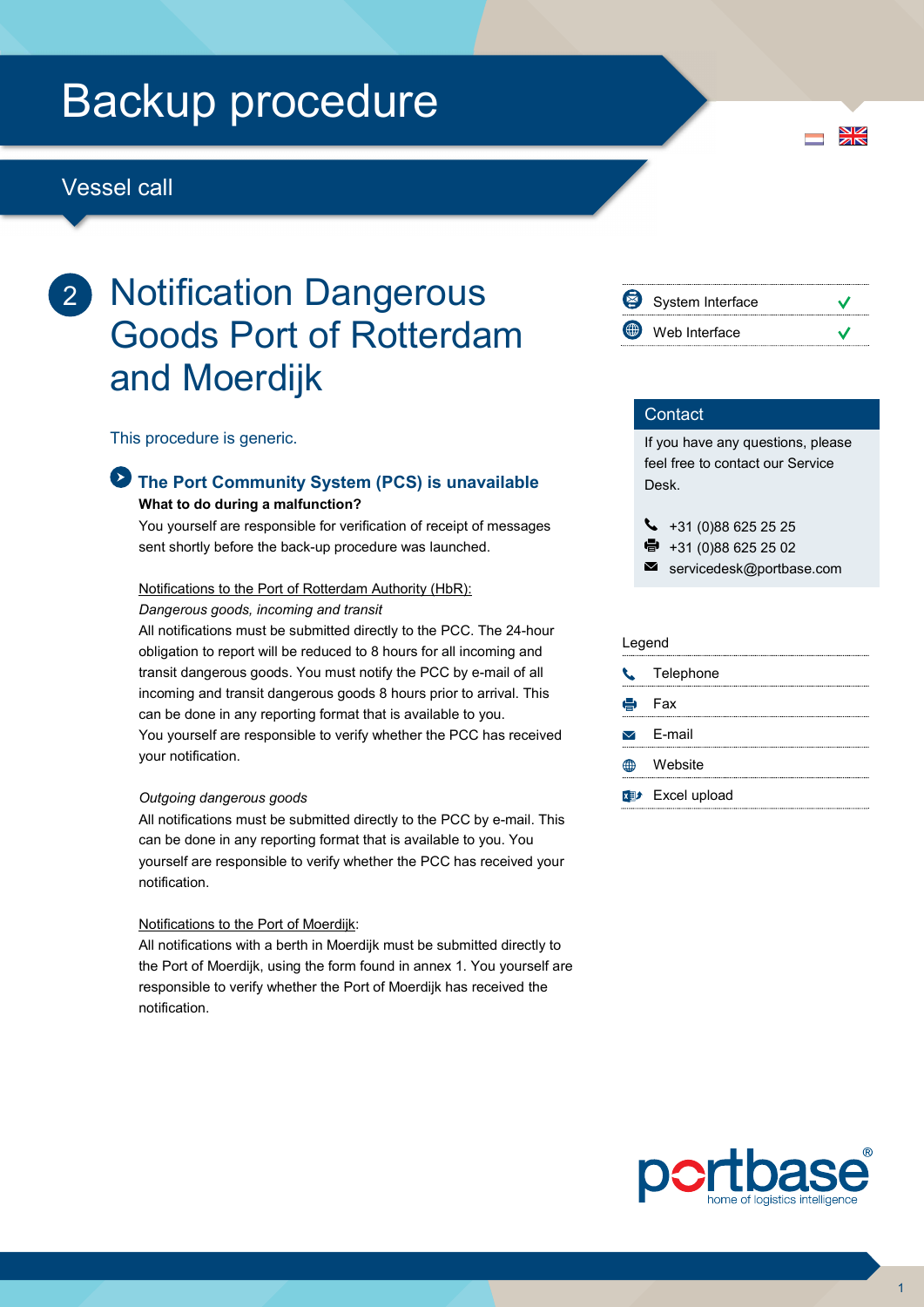# Backup procedure

# Vessel call

### What to do after the malfunction has been resolved?

Notifications to the Port of Rotterdam Authority (HbR): You will be able to submit your Notification Dangerous Goods using the standard procedure again. Notifications submitted during the malfunction must be submitted to the HbR retroactively via the PCS.

### Notifications to the Port of Moerdijk:

You will be able to submit your Notification Dangerous Goods using the standard procedure again. Notifications submitted during the malfunction must be submitted to the Port of Moerdijk via the PCS retroactively.

If you have any questions, please contact the Portbase Service Desk.

# The Port of Rotterdam Authority's (HbR) Port Management System is unavailable

#### What to do during a malfunction?

You yourself are responsible for verification of receipt of messages sent shortly before the back-up procedure was launched.

#### Notifications to the Port of Rotterdam Authority (HbR):

#### Dangerous goods, incoming and transit

All notifications must be submitted directly to the PCC. The 24-hour obligation to report will be reduced to 8 hours for all incoming and transit dangerous goods. You must notify the PCC by e-mail of all incoming and transit dangerous goods 8 hours prior to arrival. This can be done in any reporting format that is available to you. You yourself are responsible to verify whether the PCC has received your notification.

### Outgoing dangerous goods

All notifications must be submitted directly to the PCC by e-mail. This can be done in any reporting format that is available to you. You yourself are responsible to verify whether the PCC has received your notification.



 $\frac{N}{N}$ 

## **Contact**

If you have any questions, please feel free to contact our Service Desk.

 $\leftarrow$  +31 (0)88 625 25 25

● +31 (0)88 625 25 02

 $\blacksquare$  servicedesk@portbase.com

| Legend |                         |  |
|--------|-------------------------|--|
|        | C Telephone             |  |
|        | <b>e</b> Fax            |  |
|        | $\triangleright$ E-mail |  |
|        | Website                 |  |
|        | <b>Excel upload</b>     |  |

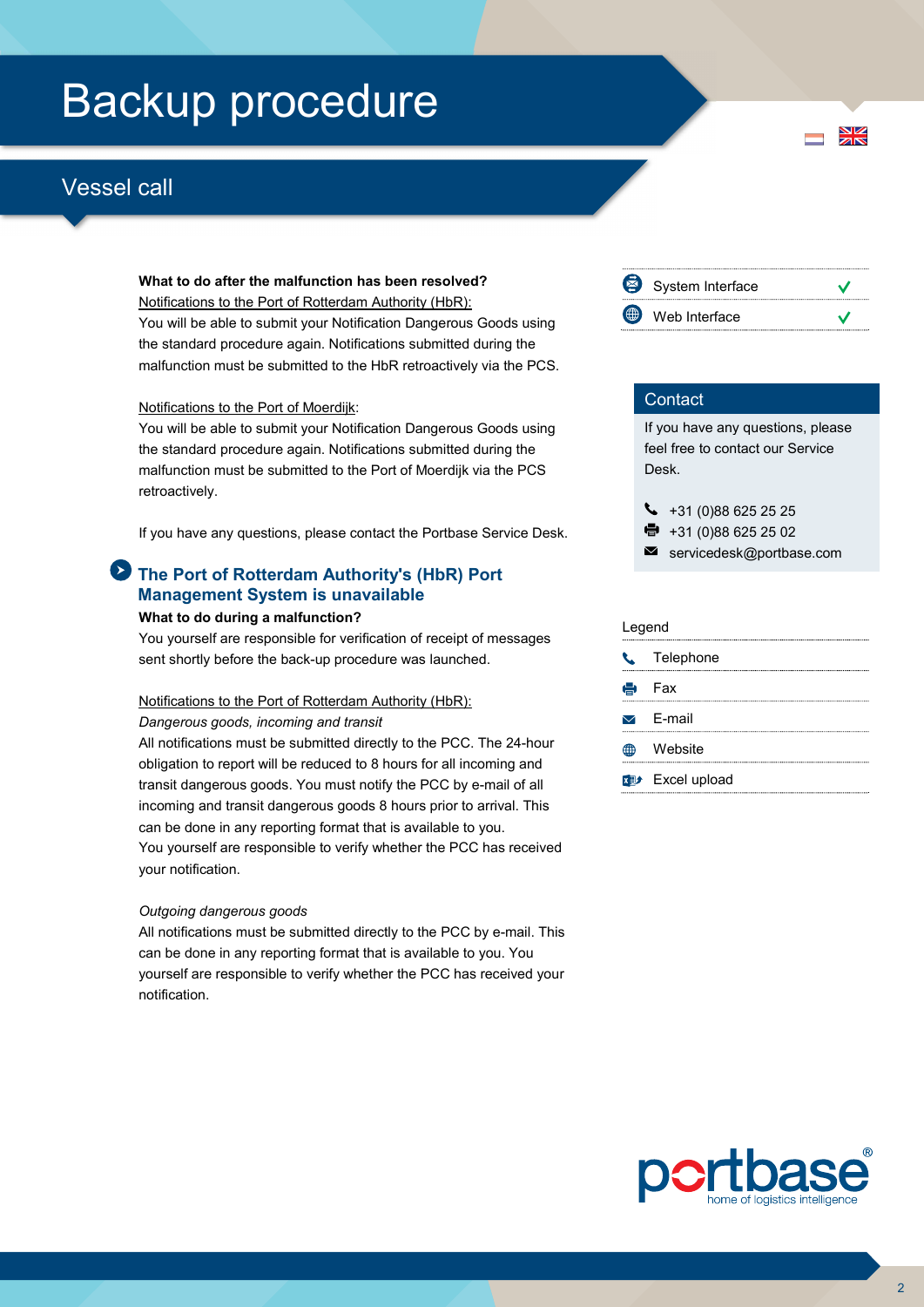# Backup procedure

# Vessel call

### Notifications to the Port of Moerdijk:

All notifications with a berth in Moerdijk must be submitted directly to the Port of Moerdijk, using the form found in annex 1. You yourself are responsible to verify whether the Port of Moerdijk has received the notification.

## What to do after the malfunction has been resolved?

Notifications to the Port of Rotterdam Authority (HbR): You will be able to submit your Notification Dangerous Goods using the standard procedure again. Notifications submitted during the malfunction must be submitted to the HbR retroactively via the PCS.

### Notifications to the Port of Moerdijk:

You will be able to submit your Notification Dangerous Goods using the standard procedure again. Notifications submitted during the malfunction must be submitted to the Port of Moerdijk via the PCS retroactively.

If you have any questions, please contact the Portbase Service Desk.

# The Port of Moerdijk's port management system is unavailable

A malfunction in the Port of Moerdijk's Port Management System means that messages cannot be processed successfully.

### What to do during a malfunction?

All notifications with a berth in Moerdijk must be submitted not just in the PCS to the HbR, but also directly to the Port of Moerdijk by e-mail using the form found in annex 1. You yourself must check whether your notification has been received.

#### What to do after the malfunction has been resolved?

All notifications with a berth in Moerdijk that have been recorded in the PCS before or during the malfunction and sent to the HbR are processed retroactively by the Port of Moerdijk.

If you have any questions, please contact the Portbase Service Desk.



## **Contact**

If you have any questions, please feel free to contact our Service Desk.

| $\begin{array}{cc} \big\downarrow & +31 \ (0)88 \ 625 \ 25 \ 25 \end{array}$ |  |
|------------------------------------------------------------------------------|--|
|------------------------------------------------------------------------------|--|

- +31 (0)88 625 25 02
- $\blacksquare$ servicedesk@portbase.com

| Legend |                         |  |
|--------|-------------------------|--|
|        | <b>L</b> Telephone      |  |
|        | <b>侵</b> Fax            |  |
|        | $\triangleright$ E-mail |  |
|        | Website                 |  |
|        | <b>Excel upload</b>     |  |



 $\frac{N}{N}$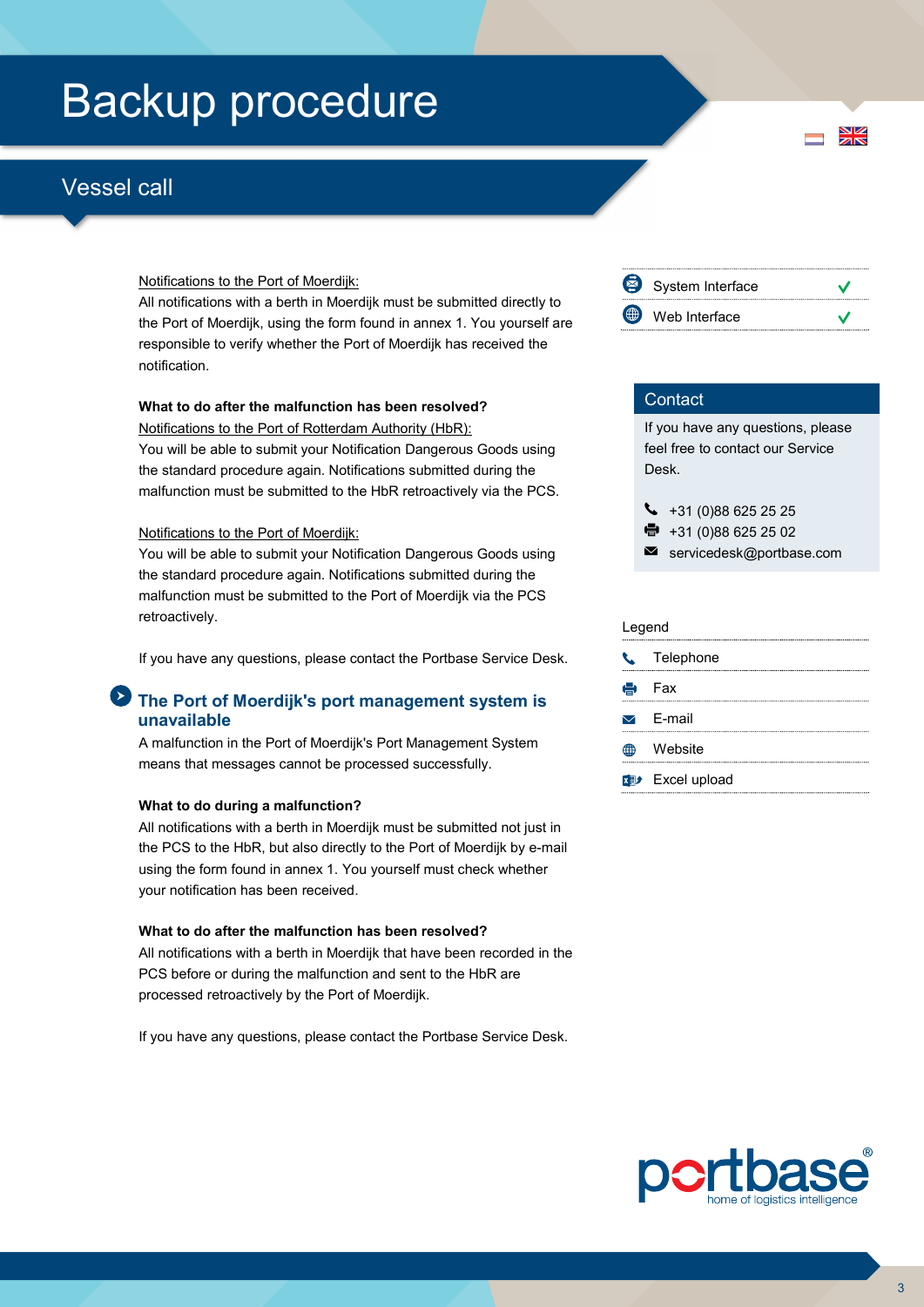# Back-up procedure

# Vessel call



## Port of Rotterdam

PCC Rotterdam Duty Officer

Traffic Planning & Operations

- $\begin{matrix} \bullet & 010 25211000 \end{matrix}$
- 010 252 1400
- M HCC@portofrotterdam.com

# **C** Port of Moerdijk

- 0168 38 8874
- $\blacksquare$  havendienst@portofmoerdijk.nl

# Annex 1 Notification to the Moerdijk Harbour Master

# Notification to the Moerdijk Harbour Master

To : Port of Moerdijk Fax. +31 (0)168 380815